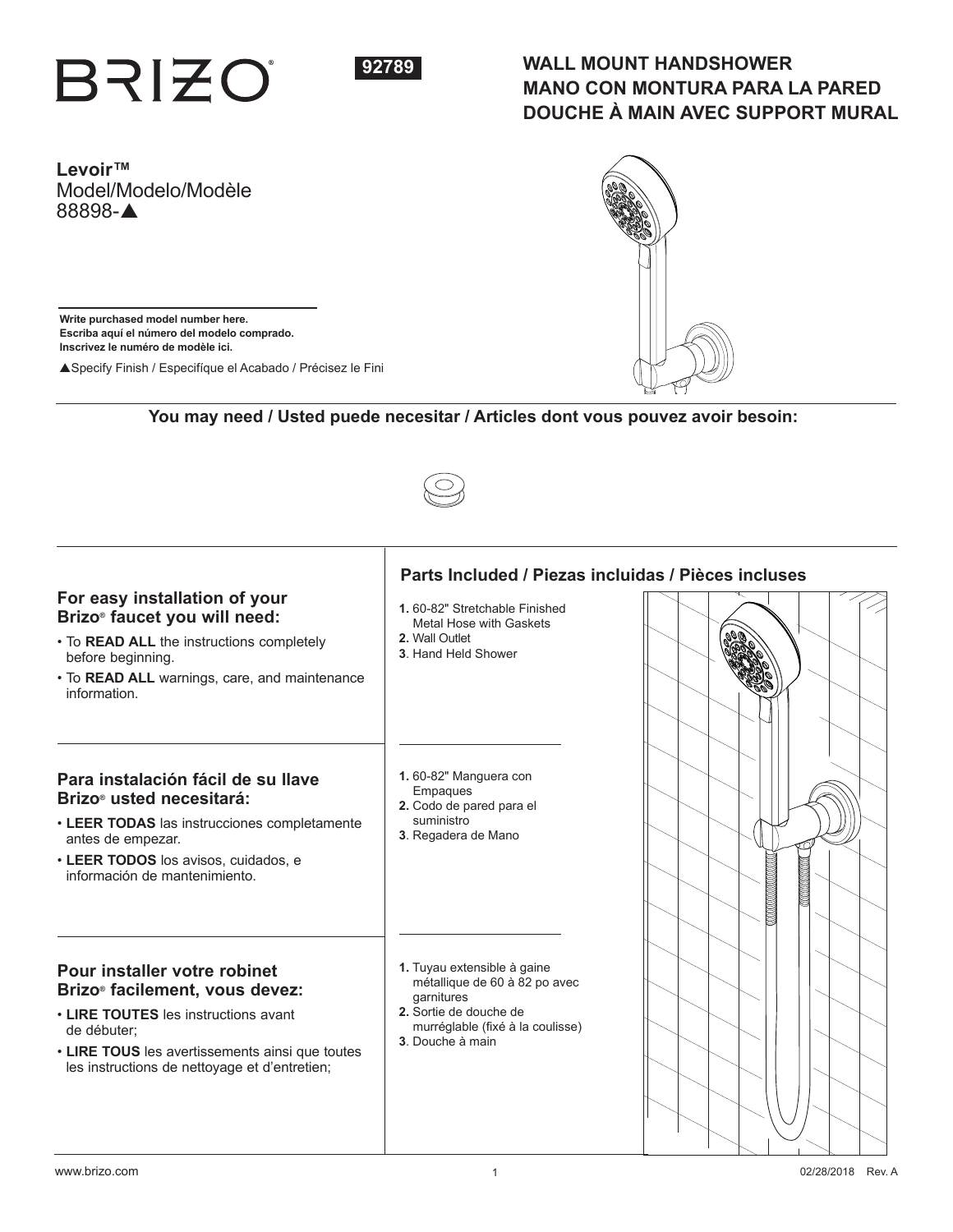

## **Backflow Protection System**

Your Brizo® hand shower incorporates a backflow protection system that has been tested to be in compliance with ASME A112.18.3 and ASME A112.18.1 / CSA B125.1. It incorporates two certified check valves in series, which operate independently and are integral, nonserviceable parts of the wand assembly.

# **Sistema de protección contra el contraflujo**

Ducha de mano Brizo® tiene un sistema de protección contra el contraflujo, incorporado, que ha sido probado para cumplir con los requisitos de ASME A112.18.3 y ASME A112.18.1 / CSA B125.1. Este incorpora en la pieza de mano dos válvulas de retención o checadoras certificadas en una serie, las cuales operan independientemente y son piezas integrantes que no requieren servicio.

# **Dispositif anti-siphonnnage**

Douche à main Brizo® comporte un dispositif anti-siphonnage qui a été éprouvé et qui est conforme aux normes ASME A112.18.3 et ASME A112.18.1 / CSA B125.1. Ce dispositif se compose de deux clapets indépendants homologués, montés en série dans le tube rigide, qui sont non réparables.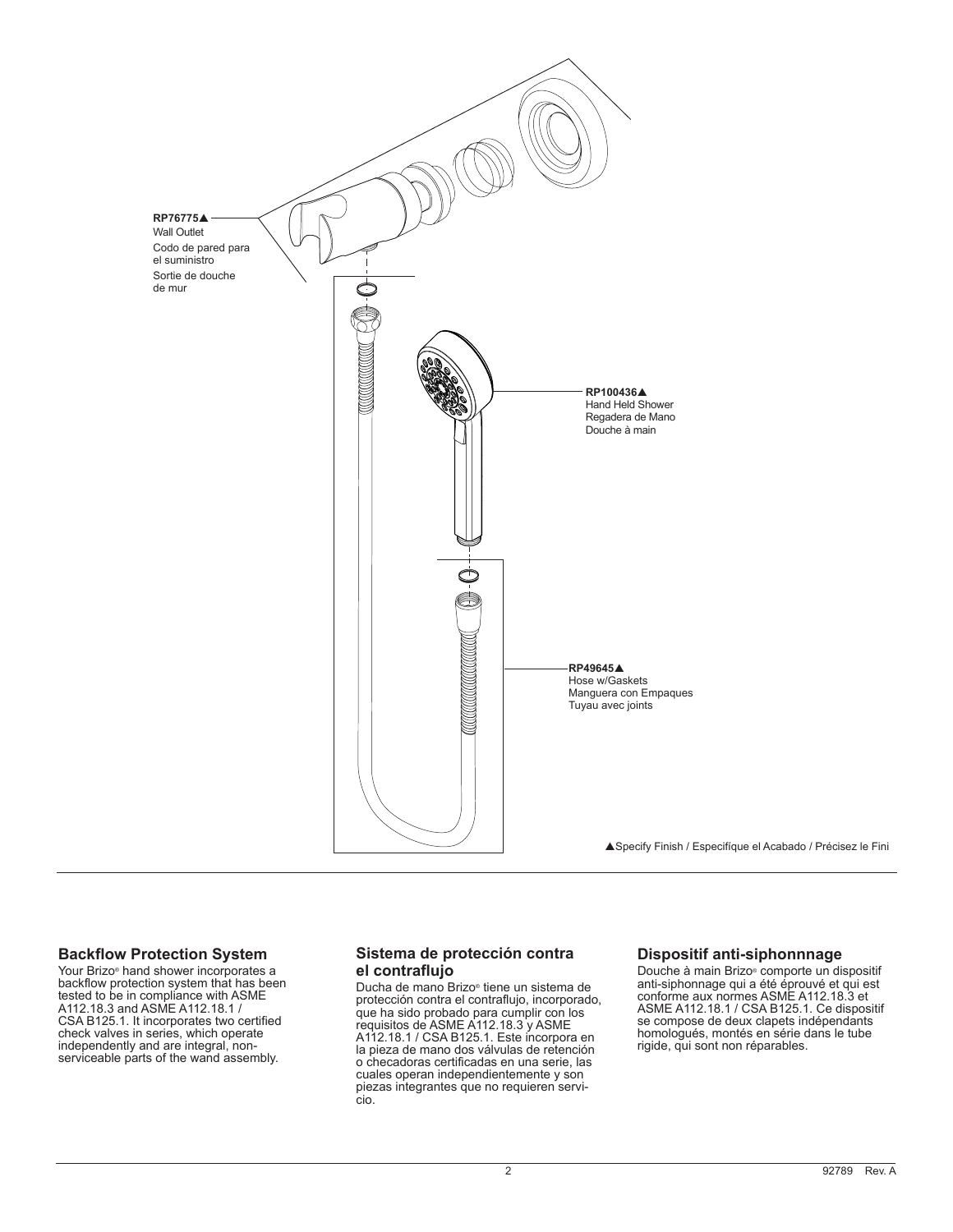| Min. 3/16"<br>Max. 7/16"                                                                                                                                                                                                                                                                                                                                                                                                                                                                                                                                                                                                                                                                                                                                                                                                                                               | 5<br>3                                                                                                                                                                                                                                                                                                                                                                                                                                                                                                                                                                                                                           |
|------------------------------------------------------------------------------------------------------------------------------------------------------------------------------------------------------------------------------------------------------------------------------------------------------------------------------------------------------------------------------------------------------------------------------------------------------------------------------------------------------------------------------------------------------------------------------------------------------------------------------------------------------------------------------------------------------------------------------------------------------------------------------------------------------------------------------------------------------------------------|----------------------------------------------------------------------------------------------------------------------------------------------------------------------------------------------------------------------------------------------------------------------------------------------------------------------------------------------------------------------------------------------------------------------------------------------------------------------------------------------------------------------------------------------------------------------------------------------------------------------------------|
| Minimum diameter for hole is 1" (25 mm) with a maximum of 1 1/2" (38<br>mm). Apply plumber's tape to threaded ends of 1/2" (13 mm) pipe nipple<br>(not supplied), and thread into shower riser elbow. Place the supplied<br>base (1) and spring (2) behind the wall mount assembly (3). Screw the<br>wall mount assembly (3) onto the nipple making sure that the wall mount<br>assembly is in a vertical position when finished. CAUTION: To avoid damage to the wall mount assembly or hose finish during<br>installation, wrap with a cloth or tape and use only a smooth-jawed<br>wrench if needed. DO NOT OVER TIGHTEN CONNECTIONS.<br>Proceed to step 2.                                                                                                                                                                                                         | <b>Connect hose.</b> Connect the hex end of the hose assembly (1) to the water supply (6)<br>making sure the gasket (2) is in place. Use care to not damage the finish on the nut.<br>Connect the conical end of the hose assembly (3) to the handshower making sure the<br>gasket (4) is in place. Hand tighten only. Place handshower into wall mount bracket<br>(5).                                                                                                                                                                                                                                                          |
| El diámetro mínimo del agujero es de 1" (25 mm) con un máximo de 1 1/2"<br>(38 mm). Aplique cinta de plomero en los extremos roscados de 1/2" (13 mm)<br>de la tubería (no suministrada), y el roscado en el codo de la tubería vertical de<br>la regadera. Coloque la base incluida (1) y el resorte (2) por detrás ensamble<br>para inslatación en la pared (3). Atornille el ensamble para inslatación en la<br>pared (3) de la tubería de suministro en la entrerrosca asegurándose de que la<br>salida del codo de suministro está en dirección hacia abajo cuando termine.<br>AVISO: Para prevenir daño al ensamble para instalación en la pared o al<br>acabado de la manguera, envuélvalos con un paño o una cinta y utilice<br>sólo una llave de herramientas de boca suave, si es necesario. NO<br>APRIETE LAS CONEXIONES DEMASIADO. Continúe con el paso 2. | Conecte la manguera. Conecte el extremo hexagonal del ensamble de la manguera<br>(1) al suministro de agua (ya sea el codo en la pared o el brazo de la regadera)<br>asegurándose que el empaque (2) esté en su lugar. Tenga cuidado de no dañar el<br>acabado de la tuerca. Conecte el extremo cónico del ensamble de la manguera (3) a la<br>pieza de la regadera manual asegurándose que la junta (4) esté en su lugar. Apriete a<br>mano solamente. Coloque la regadera manual en su soporte en la pared (5). Nota: La<br>parte del soporte o apoyo (6) se puede mover para ajustar el ángulo del rociador<br>de la regadera |
| Le diamètre minimal du trou est de 1 po (25 mm). Le diamètre maximal est<br>de 1 1/2 po (38 mm). Appliquez du ruban d'étanchéité en PTFE sur les<br>extrémités filetées du manchon fileté de 1/2 po (13 mm) (non fourni). Vissez<br>ensuite le manchon dans le coude du tuyau vertical de la douche. Placez la<br>base fournie (1) et le ressort (2) derrière le support mural (3). Vissez le<br>support mural (3) d'alimentation sur le manchon fileté en prenant soin<br>d'orienter l'ouverture du coude vers le bas en faisant le dernier tour.<br>ATTENTION : Pour éviter d'abîmer le support mural d'alimentation                                                                                                                                                                                                                                                 | Raccordez le tuyau souple. Raccordez le raccord hexagonal du tuyau souple (1)<br>au coude mural ou au bras de douche après vous être assuré que le joint (2) est en<br>place. Prenez garde d'endommager le fini de l'écrou. Raccordez l'extrémité conique<br>du tuyau souple (3) à la douche à main après vous être assuré que le joint (4) est en<br>place. Serrez le raccord à la main seulement. Placez la douche à main dans le sup-<br>port mural (5). Note: Vous pouvez tourner le logement (6) pour régler l'angle du<br>jet de la douche.                                                                                |

**pendant l'installation, enveloppez-le avec un chiffon ou enrobez-le de ruban adhésif et serrez-le uniquement une clé à mors lisses.** PRENEZ GARDE DE TROP SERRER LES RACCORDS. Passez à l'étape 2.